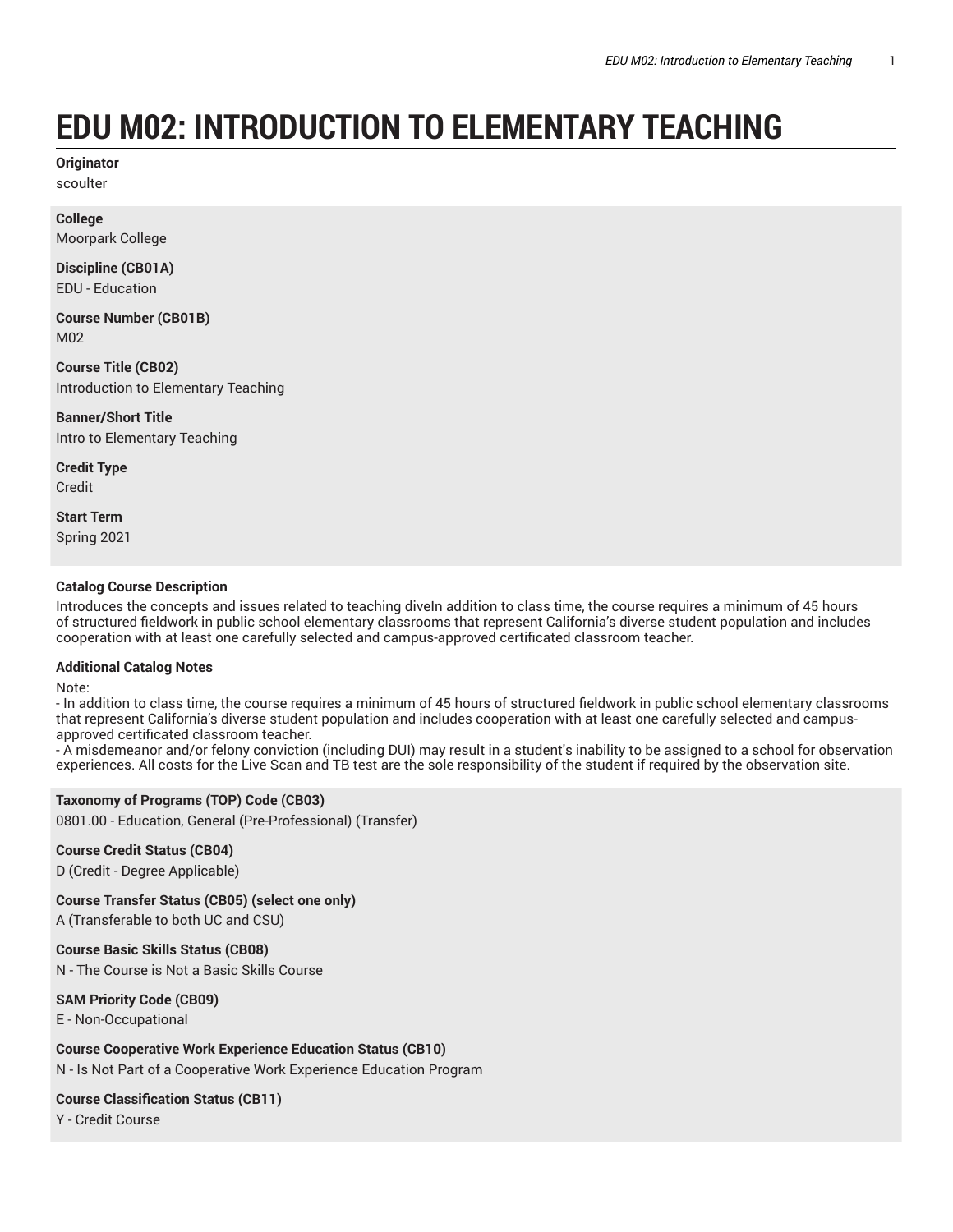## **Educational Assistance Class Instruction (Approved Special Class) (CB13)**

N - The Course is Not an Approved Special Class

**Course Prior to Transfer Level (CB21)** Y - Not Applicable

**Course Noncredit Category (CB22)** Y - Credit Course

**Funding Agency Category (CB23)** Y - Not Applicable (Funding Not Used)

**Course Program Status (CB24)** 1 - Program Applicable

**General Education Status (CB25)** Y - Not Applicable

**Support Course Status (CB26)** N - Course is not a support course

## **Field trips**

Will be required

## **Faculty notes on field trips; include possible destinations or other pertinent information**

Will visit local elementary schools in a fieldwork setting

**Grading method**

(L) Letter Graded

**Alternate grading methods** (O) Student Option- Letter/Pass (P) Pass/No Pass Grading

**Does this course require an instructional materials fee?** No

**Repeatable for Credit**

No

**Is this course part of a family?** No

## **Units and Hours**

**Carnegie Unit Override** No

**In-Class**

**Lecture Minimum Contact/In-Class Lecture Hours** 52.5 **Maximum Contact/In-Class Lecture Hours** 52.5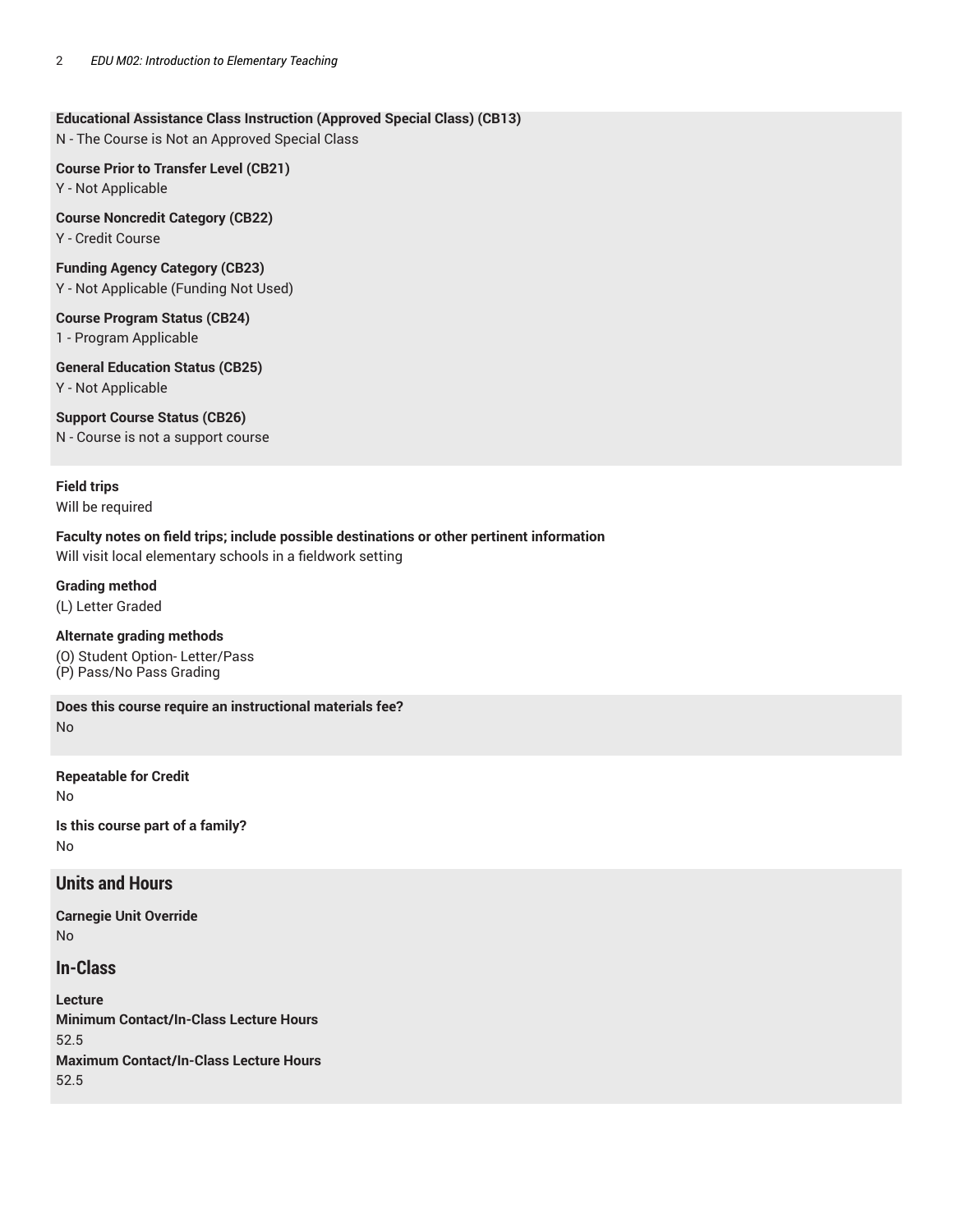**Activity**

**Laboratory**

**Total in-Class**

**Total in-Class Total Minimum Contact/In-Class Hours** 52.5 **Total Maximum Contact/In-Class Hours** 52.5

# **Outside-of-Class**

**Internship/Cooperative Work Experience**

**Paid**

**Unpaid**

# **Total Outside-of-Class**

**Total Outside-of-Class Minimum Outside-of-Class Hours** 105 **Maximum Outside-of-Class Hours** 105

# **Total Student Learning**

**Total Student Learning Total Minimum Student Learning Hours** 157.5 **Total Maximum Student Learning Hours** 157.5

**Minimum Units (CB07)** 3 **Maximum Units (CB06)** 3

**Advisories on Recommended Preparation** ENGL M01A or ENGL M01AH.

**Requisite Justification Requisite Type** Recommended Preparation

**Requisite** ENGL M01A or ENGL M01AH

**Requisite Description** Course not in a sequence

**Level of Scrutiny/Justification** Required communication/computation skill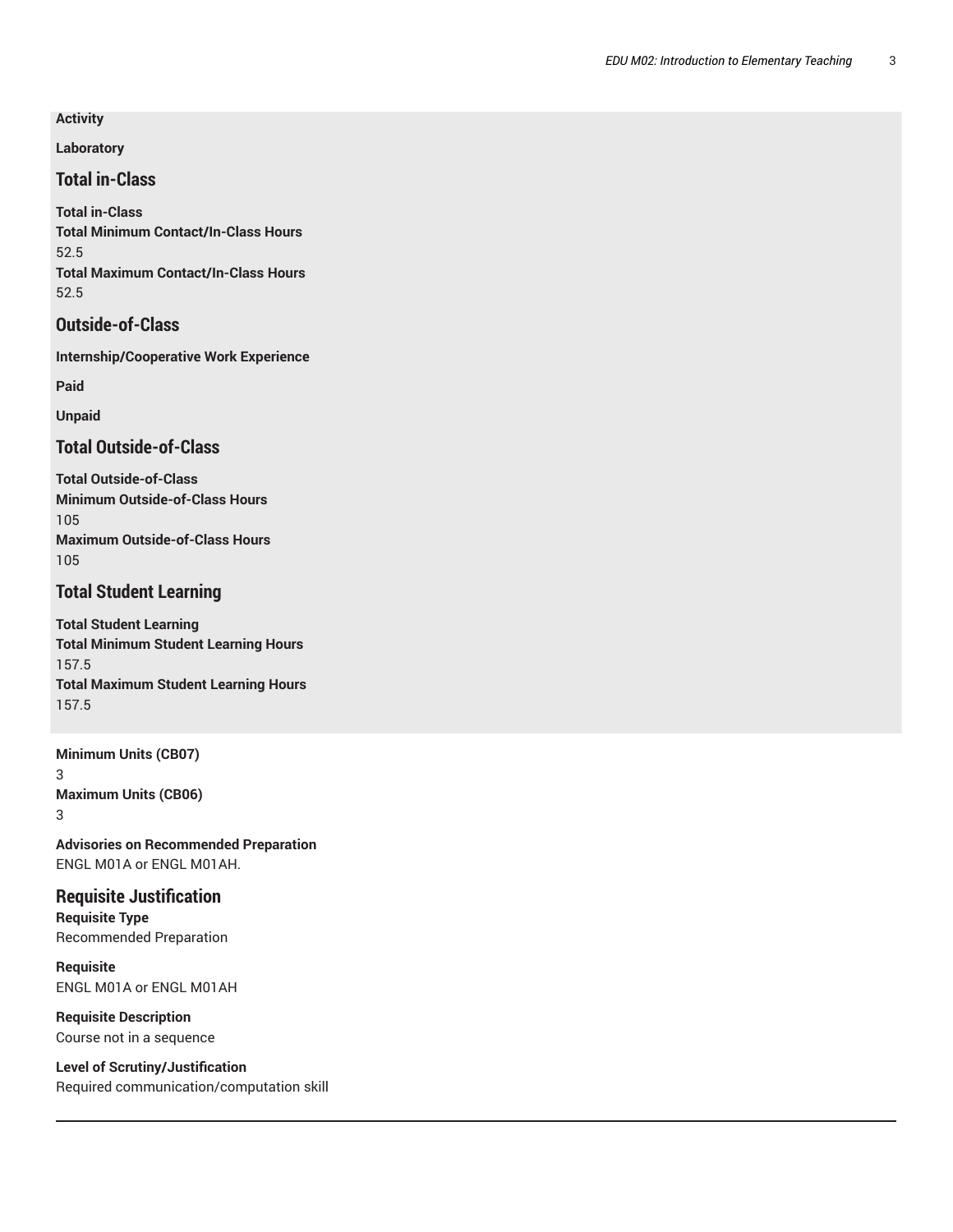|                          | <b>Student Learning Outcomes (CSLOs)</b>                                                                                                                                                                                                                                 |  |
|--------------------------|--------------------------------------------------------------------------------------------------------------------------------------------------------------------------------------------------------------------------------------------------------------------------|--|
|                          | Upon satisfactory completion of the course, students will be able to:                                                                                                                                                                                                    |  |
|                          | recognize and describe variations in student learning styles and effective strategies used by teachers to<br>accommodate these differences.                                                                                                                              |  |
| 2                        | complete 45 hours of field observations.                                                                                                                                                                                                                                 |  |
| <b>Course Objectives</b> |                                                                                                                                                                                                                                                                          |  |
|                          | Upon satisfactory completion of the course, students will be able to:                                                                                                                                                                                                    |  |
|                          | identify personal meanings related to teaching, reflecting upon why they want to become a teacher, examining<br>personal characteristics, assumptions and beliefs, subject matter knowledge, experiences and goals which could<br>affect their development as a teacher. |  |
| 2                        | articulate basic purposes of schooling and trace their development.                                                                                                                                                                                                      |  |
| 3                        | describe the multiple roles and functions of teachers and other school personnel in meeting the diverse needs of<br>students.                                                                                                                                            |  |
| 4                        | demonstrate knowledge of professional standards, ethics, and professionalism in classroom and school visits.                                                                                                                                                             |  |
| 5                        | demonstrate an understanding of educational issues in a global context.                                                                                                                                                                                                  |  |
| 6                        | demonstrate knowledge of the impact of cultural contexts on learning.                                                                                                                                                                                                    |  |
| 7                        | analyze ecological challenges outside the classroom that impact student learning and identify school and community<br>resources that address these challenges.                                                                                                           |  |
| 8                        | demonstrate skill in implementing established protocols for visiting schools and classrooms.                                                                                                                                                                             |  |
| g                        | demonstrate skill in implementing observation protocols.                                                                                                                                                                                                                 |  |

10 relate course content to real classrooms through satisfactory completion of 45 hours of approved fieldwork including structured assignments, observations, and reflections that demonstrate the observer's ability to -recognize and describe examples of teaching events that implement some elements of the California Standards for the Teaching Profession (CSTP) and Teaching Performance Expectations (TPEs); -observe the use of state-adopted academic content and performance standards; -compare and contrast classroom environments; -recognize and describe individual differences among students and identify strategies and accommodations used to address these differences.

# **Course Content**

#### **Lecture/Course Content**

- **8%**  Elements of effective classroom environments consistent with the California Standards for the Teaching Profession (CSTP) and state adopted Teaching Performance Expectations (TPEs)
- **9%** -Examination of one's beliefs and assumptions about and experiences with teachers and teaching (Pre-K-20)
- **10%** Overview of contemporary issues in schools (e.g., standards, inclusion, high stakes testing, bilingual education, social issues, standardized curriculum; standards and frameworks)
- **9%** Basic strategies for accommodating diverse learning needs
- **8%** Introduction to the California Academic Content and Performance Standards
- **8%** Overview of the CSTPs and the TPEs
- **8%** Methods and ethics of conducting and reporting classroom observations
- **8%** Protocols for visiting schools and entering classrooms
- **8%** Roles and functions of teachers and other school personnel both in general and special education
- **8%** Purposes and roles of schooling and their community context
- **8%** The history, governance and finance of public schooling
- **8%** The teaching profession, including an emphasis on professional standards, ethics, and professionalism.

#### **Laboratory or Activity Content**

n/a

## **Methods of Evaluation**

**Which of these methods will students use to demonstrate proficiency in the subject matter of this course? (Check all that apply):**

Problem solving exercises Skills demonstrations Written expression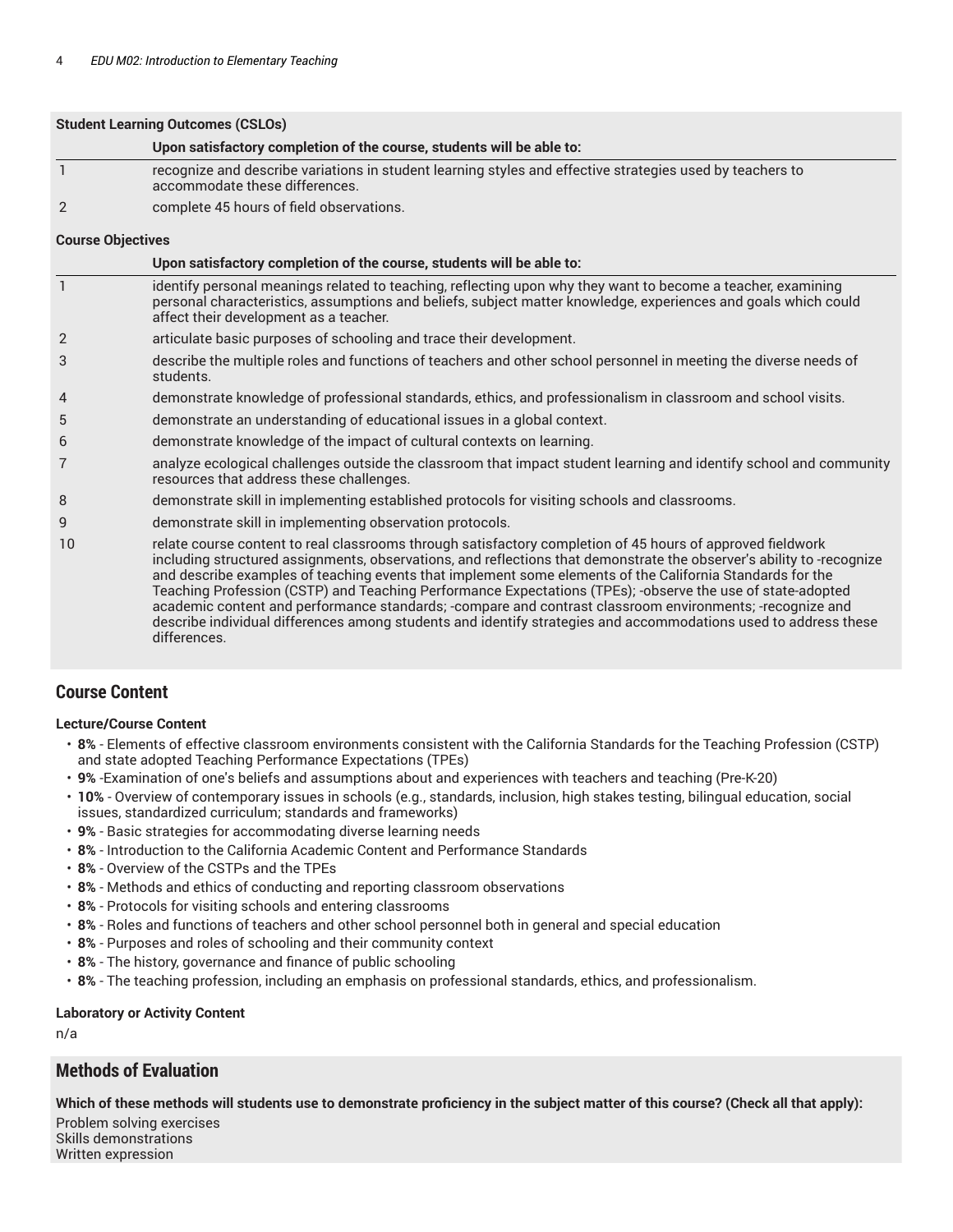#### Methods of Evaluation may include, but are not limited to, the following typical classroom assessment techniques/required **assignments (check as many as are deemed appropriate):**

Classroom Discussion Essay exams Film/video productions Group projects Individual projects Journals Oral analysis/critiques Objective exams Oral presentations Projects Problem-solving exams Participation Portfolios Quizzes Role playing Reports/Papers/Journals Reports/papers Research papers Skills demonstrations Skill tests or practical examinations **Simulations** Written creation (poem, screenplay, song)

## **Instructional Methodology**

#### **Specify the methods of instruction that may be employed in this course**

Audio-visual presentations Computer-aided presentations Collaborative group work Class activities Class discussions Case studies Distance Education **Demonstrations** Field experience/internship Field trips Group discussions Guest speakers Instructor-guided interpretation and analysis Instructor-guided use of technology Internet research Lecture Practica Role-playing Small group activities

#### **Describe specific examples of the methods the instructor will use:**

Instructor will use PowerPoint presentation, short videos, group activity, and classroom demonstration to explain course content. Instructor will bring students into the Child Development Center to conduct observations.

## **Representative Course Assignments**

#### **Writing Assignments**

Write a research paper based on 45 hours of observation experience.

Develop a teaching/education portfolio.

Complete assigned essays related to textbook readings, scholarly journal readings and reactions to class discussions.

#### **Critical Thinking Assignments**

Analyze various teaching philosophies and schools of thought, note how they compare and contrast, and discuss their strengths and weaknesses.

Engage in oral and written debates in which they will develop arguments to defend certain positions regarding educational pedagogy.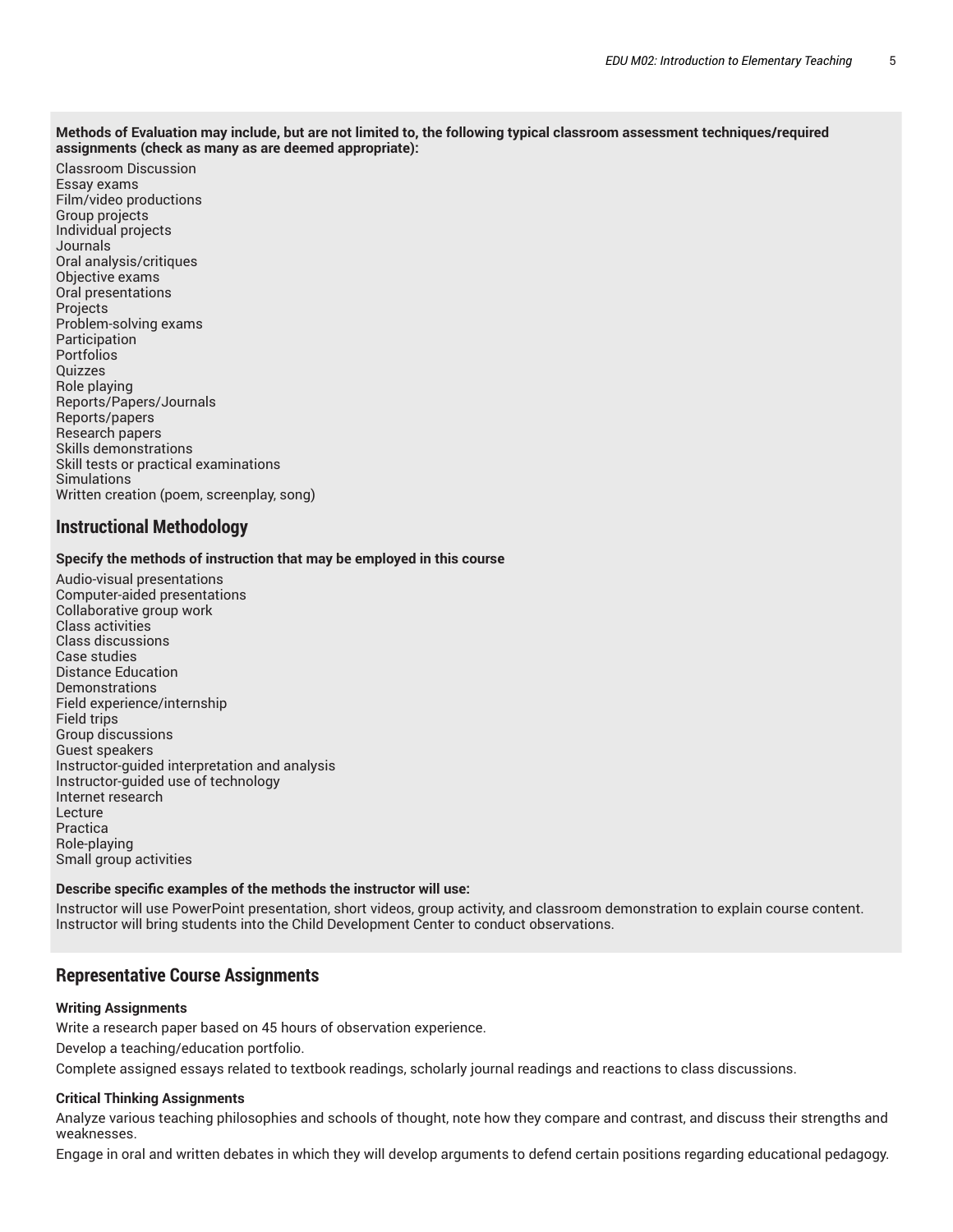Participate in content analysis of sample public school textbooks in order to identify elements of gender, class, age, ability, or racial bias.

## **Reading Assignments**

Read the California Standards for the Teaching Profession (CSTP) and state adopted Teaching Performance Expectations (TPEs) and compare and contrast them with one's beliefs and assumptions about and experiences with teachers and teaching.

Read the California Academic Content and Performance Standards and integrate them into a lesson plan that accommodates diverse learning needs.

Read *The First Days of School* by Harry and Rosemary Wong and compare and contrast to classroom observations.

## **Skills Demonstrations**

Role-play techniques from *Teach Like a Champion* by Doug Lemov.

Present highlights from an interview with a teacher in general education.

Present highlights from an interview with other school personnel in either general or special education.

## **Other assignments (if applicable)**

Observe public school elementary classrooms that represents California's diverse student population and campus-approved certificated classroom teachers.

## **Outside Assignments**

## **Representative Outside Assignments**

Assigned readings from class textbook and other valid educational resources.

Participate in cooperative cohort groups and create educational presentations for the entire class.

Participate in educational field observations (minimum of 45 hours) and maintain a reflective log/journal.

## **Articulation**

## **C-ID Descriptor Number**

EDUC 200

#### **Status**

Approved

#### **Equivalent Courses at 4 year institutions**

| <b>University</b>     | <b>Course ID</b>   | <b>Course Title</b>                                        | <b>Units</b>   |
|-----------------------|--------------------|------------------------------------------------------------|----------------|
| <b>CSU Northridge</b> | <b>ELPS 203</b>    | Urban Education in American Society                        | 3              |
| San Diego State       | ED 200             | Teaching as a Profession                                   | J              |
| UC Irvine             | EDUC <sub>50</sub> | Origins, Purposes, and Central Issues in K-12<br>Education | $\overline{4}$ |
| CSU Long Beach        | <b>EDEL 200</b>    | Introduction to the Teaching Profession                    | 3              |
| CSU Channel Islands   | <b>EDUC 101</b>    | Introduction to Elementary Schooling                       | 3              |

#### **Comparable Courses within the VCCCD**

EDU R122 - Introduction to Education EDU V03 - Introduction to Elementary Teaching

#### **Equivalent Courses at other CCCs**

| <b>College</b>             | <b>Course ID</b> | <b>Course Title</b>                                        | Units |
|----------------------------|------------------|------------------------------------------------------------|-------|
| Pasadena College           | <b>EDUC 013</b>  | Introduction to Elementary Classroom Teaching 3            |       |
| Santa Barbara City College | ED 101           | Introduction to Teaching and Learning In K-12<br>Education |       |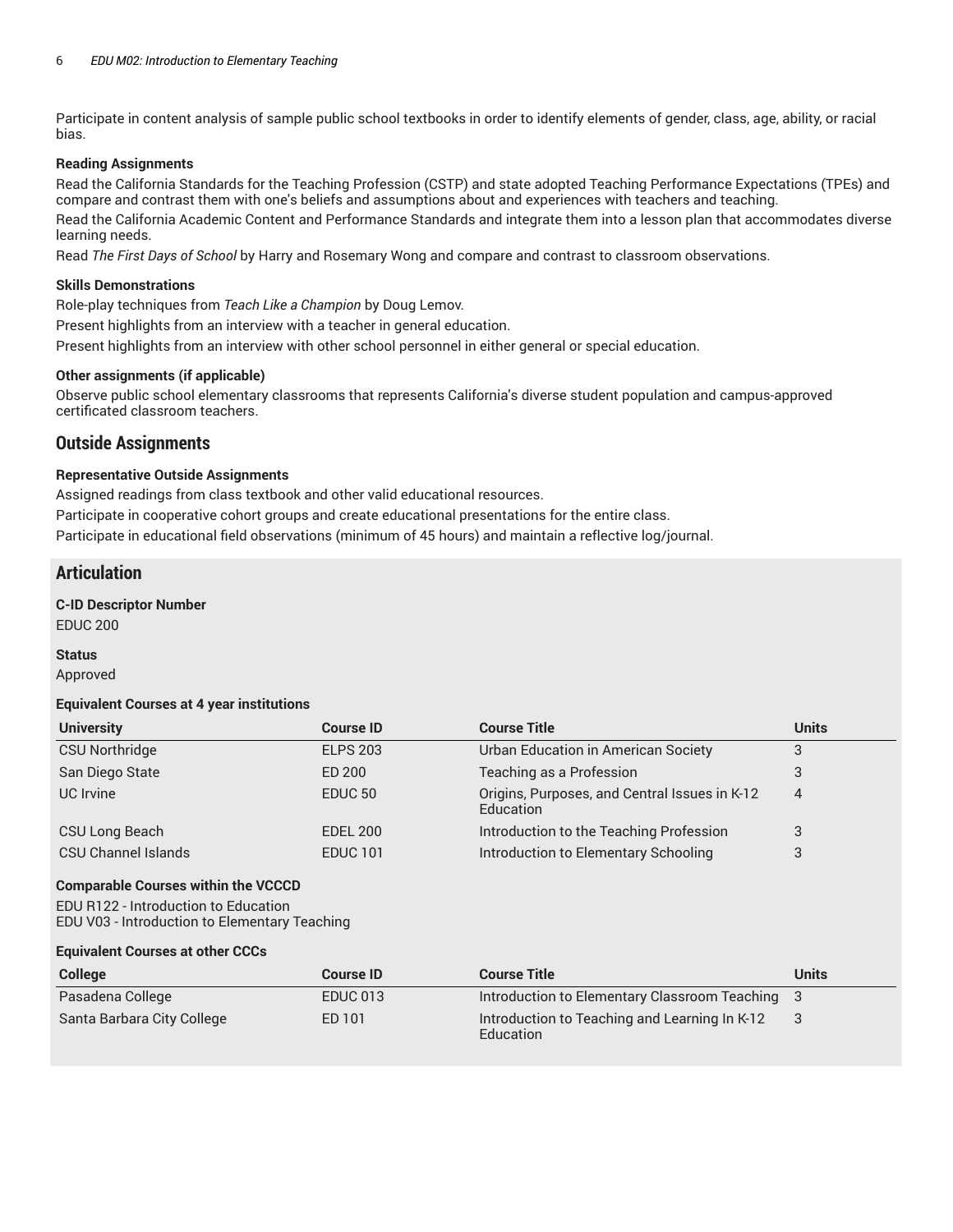# **District General Education**

- **A. Natural Sciences**
- **B. Social and Behavioral Sciences**
- **C. Humanities**
- **D. Language and Rationality**
- **E. Health and Physical Education/Kinesiology**

# **F. Ethnic Studies/Gender Studies**

**Course is CSU transferable** Yes

**CSU Baccalaureate List effective term:** F 2017

# **CSU GE-Breadth**

**Area A: English Language Communication and Critical Thinking**

**Area B: Scientific Inquiry and Quantitative Reasoning**

**Area C: Arts and Humanities**

**Area D: Social Sciences**

**Area E: Lifelong Learning and Self-Development**

**Area F: Ethnic Studies**

**CSU Graduation Requirement in U.S. History, Constitution and American Ideals:**

# **UC TCA**

**UC TCA** Approved

# **IGETC**

**Area 1: English Communication**

**Area 2A: Mathematical Concepts & Quantitative Reasoning**

**Area 3: Arts and Humanities**

**Area 4: Social and Behavioral Sciences**

**Area 5: Physical and Biological Sciences**

**Area 6: Languages Other than English (LOTE)**

**Textbooks and Lab Manuals Resource Type** Textbook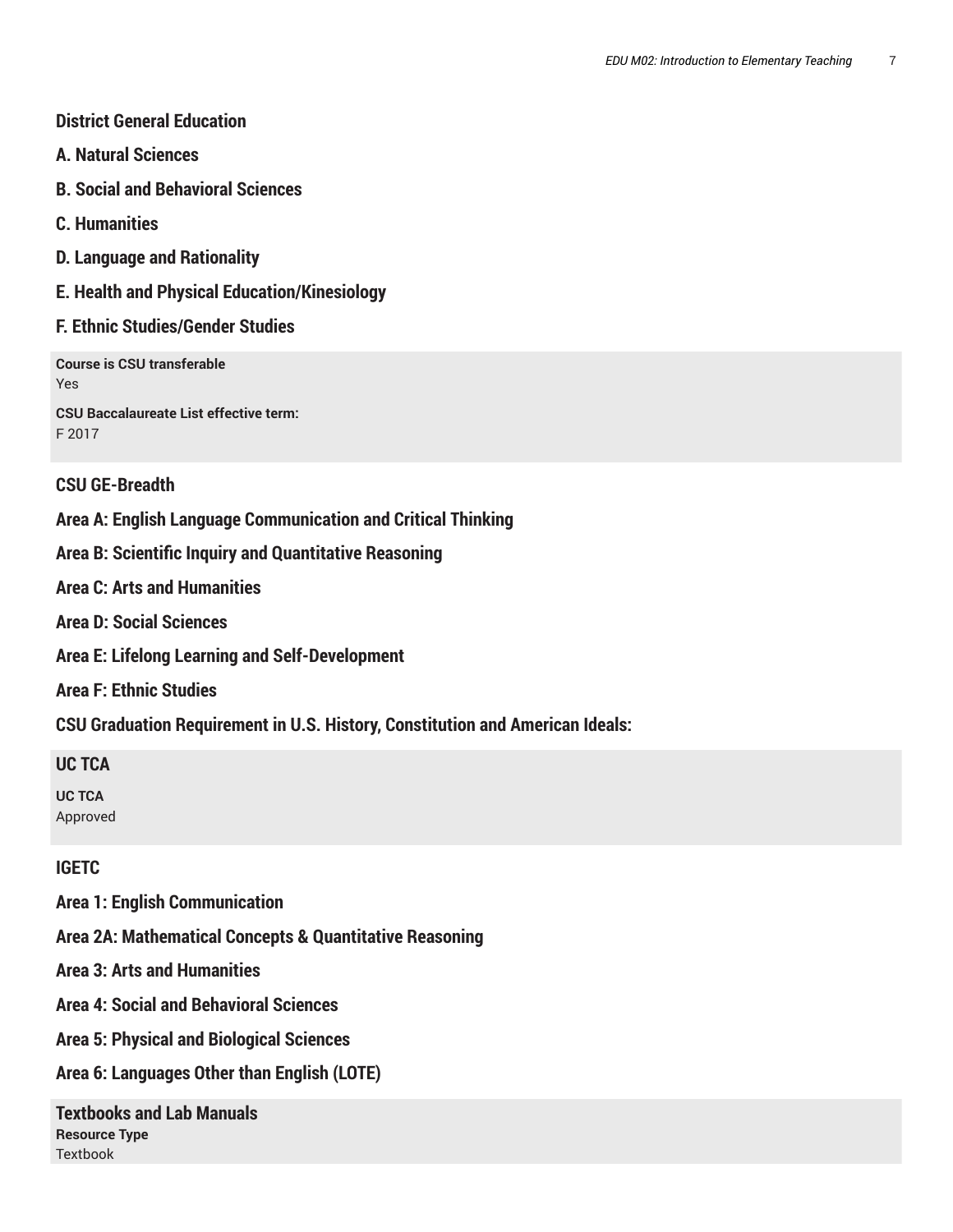#### **Description**

Ryan, Kevin, James M. Cooper, and Cheryl Mason Bolick. *Those Who Can, Teach.* 14th ed., Cengage Learning, 2016.

#### **Resource Type**

Textbook

#### **Description**

Banks, James A. *An Introduction to Multicultural Education.* 6th ed., Pearson, 2019.

#### **Resource Type**

Other Resource Type

#### **Description**

"California Standards for the Teaching Profession," Commission on Teacher Credentialing, California Department of Education, State of California. http://www.ctc.ca.gov/educator-prep/standards/CSTP-2009.pdf. Accessed 1 October 2020.

#### **Resource Type**

Other Resource Type

#### **Description**

"California Teaching Performance Expectations" Commission on Teacher Credentialing, California Department of Education, State of California. https://www.ctc.ca.gov/docs/default-source/educator-prep/standards/adopted-tpes-2016.pdf. Accessed on 1 October 2020.

## **Resource Type**

**Textbook** 

#### **Classic Textbook**

No

#### **Description**

Wong, Harry, & Rosemary T. Wong. *The First Days of School: How to Be an Effective Teacher.* 5th ed., Mountain View: Harry K. Wong Publications Inc., 2018.

## **Library Resources**

#### **Assignments requiring library resources**

Research using the Library's print and online resources via databases such as Exchange Press Articles on Demand and EBSCO ERIC.

#### **Sufficient Library Resources exist**

Yes

#### **Example of Assignments Requiring Library Resources**

Utilize library resources for a research paper on a topic relevant to P-6 education, such as the Common Core State Standards, educational technology, or differentiated instructional methods.

## **Distance Education Addendum**

## **Definitions**

## **Distance Education Modalities**

Hybrid (51%–99% online) Hybrid (1%–50% online) 100% online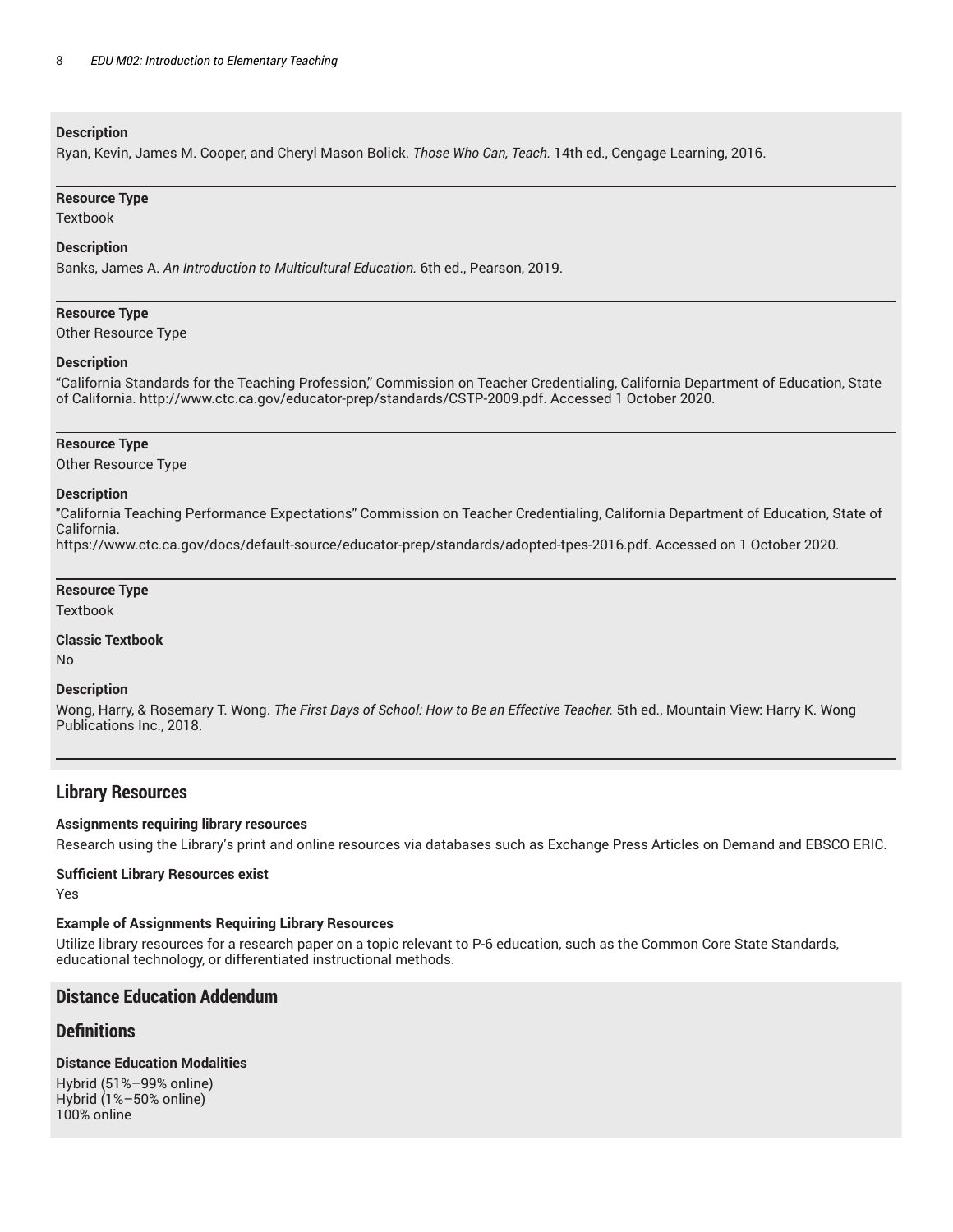## **Faculty Certifications**

Faculty assigned to teach Hybrid or Fully Online sections of this course will receive training in how to satisfy the Federal and state regulations governing regular effective/substantive contact for distance education. The training will include common elements in the district-supported learning management system (LMS), online teaching methods, regular effective/substantive contact, and best **practices.**

Yes

Faculty assigned to teach Hybrid or Fully Online sections of this course will meet with the EAC Alternate Media Specialist to ensure that the course content meets the required Federal and state accessibility standards for access by students with disabilities. Common areas for discussion include accessibility of PDF files, images, captioning of videos, Power Point presentations, math and **scientific notation, and ensuring the use of style mark-up in Word documents.**

Yes

## **Regular Effective/Substantive Contact**

#### **Hybrid (1%–50% online) Modality:**

| <b>Method of Instruction</b>                          | Document typical activities or assignments for each method of<br>instruction                                                                                                                                                                                                                                                                                                                                                                                                                                                                                                                                                                                                |  |
|-------------------------------------------------------|-----------------------------------------------------------------------------------------------------------------------------------------------------------------------------------------------------------------------------------------------------------------------------------------------------------------------------------------------------------------------------------------------------------------------------------------------------------------------------------------------------------------------------------------------------------------------------------------------------------------------------------------------------------------------------|--|
| Asynchronous Dialog (e.g., discussion board)          | Regular use of asynchronous discussion boards encourages various<br>types of interaction and critical thinking skills among all course<br>participants. Questions and topics posed will allow students to discuss,<br>compare and contrast, identify, and analyze elements of the course<br>outcomes. Other discussion boards may be used for Q&A and general<br>class discussion by students and instructor to facilitate student success<br>and strengthen student learning outcomes.                                                                                                                                                                                     |  |
| E-mail                                                | E-mail, class announcements and various learning management system<br>tools such as "Message Students Who" and "Assignment Comments",<br>will be used to regularly communicate with all students on matters such<br>as clarification of class content, reminders of upcoming assignments<br>and/or course responsibilities, to provide prompt feedback to students<br>on coursework to facilitate student learning outcomes, or to increase<br>the role of an individual educator in the academic lives of a student.<br>Students will be given multiple ways to email instructor through both the<br>learning management system inbox and faculty provided email accounts. |  |
| Video Conferencing                                    | Video tools such as ConferZoom can be used to provide live synchronous<br>or asynchronous sessions with students. ADA compliance will be upheld<br>with Closed Captioning during the session or of the recorded session.<br>Video Conferences will be used to facilitate SLOs and student-to-student<br>group meetings will also be encouraged.                                                                                                                                                                                                                                                                                                                             |  |
| Synchronous Dialog (e.g., online chat)                | Instructor may provide a set time each week where s/he will be available<br>for synchronous chat and be available in the discussion board and can<br>answer questions in live time.                                                                                                                                                                                                                                                                                                                                                                                                                                                                                         |  |
| Other DE (e.g., recorded lectures)                    | Faculty may use a variety of ADA compliant tools and media integrated<br>within the learning management system to help students reach SLO<br>competency. Tools may include: Recorded Lectures, Narrated Slides,<br>Screencasts, Instructor created content, MC Online Library Resources,<br>Canvas Peer Review Tool, Canvas Student Groups (Assignments,<br>Discussions), Websites and Blogs, Multimedia (YouTube, Films on<br>Demand, 3CMedia, Khan Academy, etc.)                                                                                                                                                                                                         |  |
| Face to Face (by student request; cannot be required) | The instructor will hold weekly, scheduled office hours for students to<br>be able to meet and discuss course materials or individual progress.<br>Students can request additional in-person or web conferencing meetings<br>with faculty member as needed. Faculty may encourage online students<br>to form "study groups" in person or online. Note: For hybrid classes,<br>face-to-face class time will provide opportunities for students to discuss<br>amongst themselves (in groups or pairs) and ask questions about the<br>material to facilitate SLOs and course outcomes.                                                                                         |  |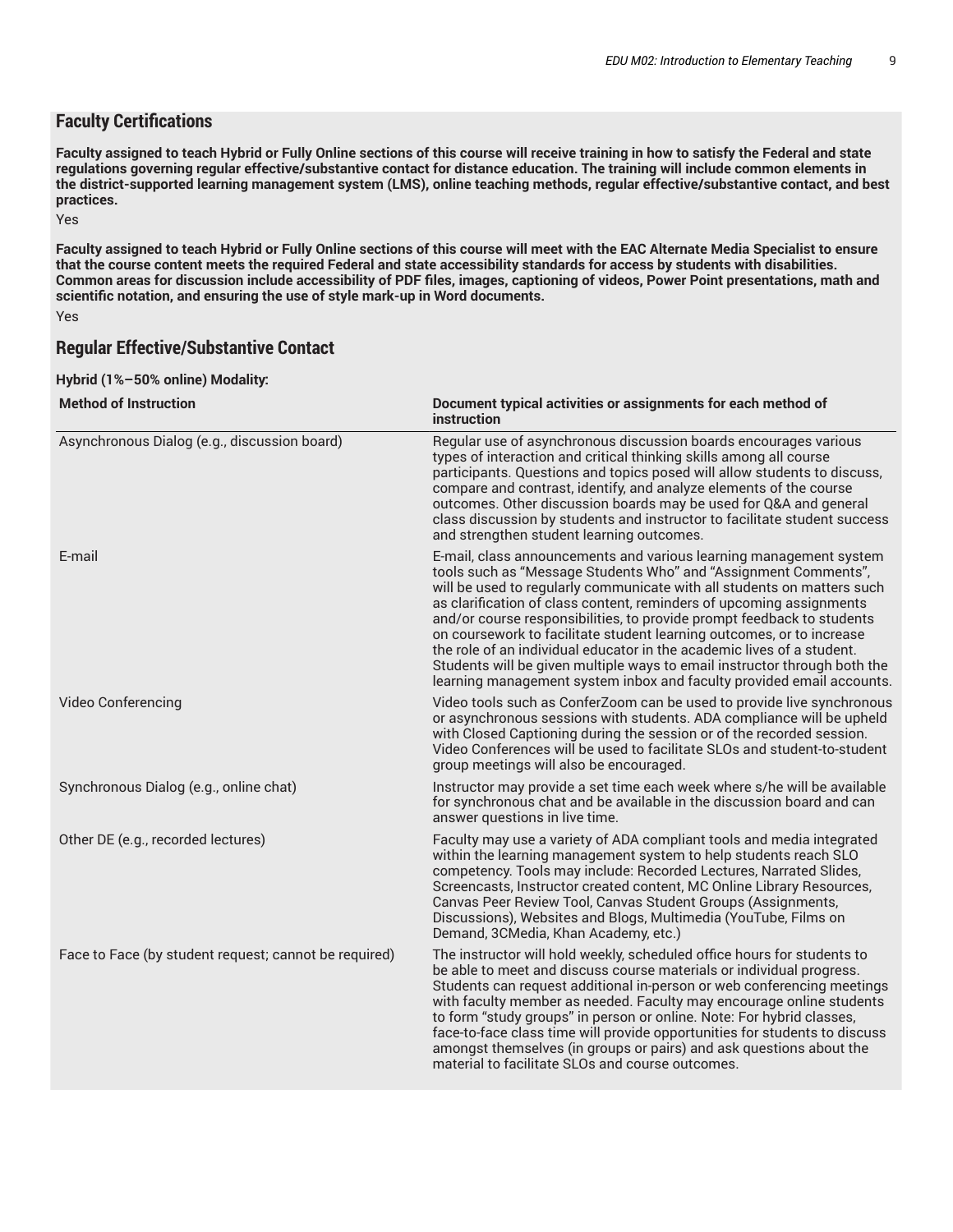# **Hybrid (51%–99% online) Modality:**

| E-mail<br>E-mail, class announcements and various learning management system<br>tools such as "Message Students Who" and "Assignment Comments",<br>will be used to regularly communicate with all students on matters such<br>as clarification of class content, reminders of upcoming assignments<br>and/or course responsibilities, to provide prompt feedback to students<br>on coursework to facilitate student learning outcomes, or to increase<br>the role of an individual educator in the academic lives of a student.<br>Students will be given multiple ways to email instructor through both the<br>learning management system inbox and faculty provided email accounts.<br>Asynchronous Dialog (e.g., discussion board)<br>Regular use of asynchronous discussion boards encourages various<br>types of interaction and critical thinking skills among all course<br>participants. Questions and topics posed will allow students to discuss,<br>compare and contrast, identify, and analyze elements of the course<br>outcomes. Other discussion boards may be used for Q&A and general<br>class discussion by students and instructor to facilitate student success<br>and strengthen student learning outcomes.<br>Video Conferencing<br>Video tools such as ConferZoom can be used to provide live synchronous<br>or asynchronous sessions with students. ADA compliance will be upheld<br>with Closed Captioning during the session or of the recorded session.<br>Video Conferences will be used to facilitate SLOs and student-to-student<br>group meetings will also be encouraged.<br>Synchronous Dialog (e.g., online chat)<br>Instructor may provide a set time each week where s/he will be available<br>for synchronous chat and be available in the discussion board and can<br>answer questions in live time.<br>Other DE (e.g., recorded lectures)<br>Faculty may use a variety of ADA compliant tools and media integrated<br>within the learning management system to help students reach SLO<br>competency. Tools may include: Recorded Lectures, Narrated Slides,<br>Screencasts, Instructor created content, MC Online Library Resources,<br>Canvas Peer Review Tool, Canvas Student Groups (Assignments,<br>Discussions), Websites and Blogs, Multimedia (YouTube, Films on<br>Demand, 3CMedia, Khan Academy, etc.)<br>Face to Face (by student request; cannot be required)<br>The instructor will hold weekly, scheduled office hours for students to<br>be able to meet and discuss course materials or individual progress.<br>Students can request additional in-person or web conferencing meetings<br>with faculty member as needed. Faculty may encourage online students<br>to form "study groups" in person or online. Note: For hybrid classes,<br>face-to-face class time will provide opportunities for students to discuss<br>amongst themselves (in groups or pairs) and ask questions about the<br>material to facilitate SLOs and course outcomes.<br><b>Method of Instruction</b><br>Document typical activities or assignments for each method of<br>instruction<br>The instructor will hold weekly, scheduled office hours for students to<br>Face to Face (by student request; cannot be required)<br>be able to meet and discuss course materials or individual progress.<br>Students can request additional in-person or web conferencing meetings<br>with faculty member as needed. Faculty may encourage online students<br>to form "study groups" in person or online. Note: For hybrid classes,<br>face-to-face class time will provide opportunities for students to discuss<br>amongst themselves (in groups or pairs) and ask questions about the<br>material to facilitate SLOs and course outcomes.<br>Other DE (e.g., recorded lectures)<br>Faculty may use a variety of ADA compliant tools and media integrated<br>within the learning management system to help students reach SLO<br>competency. Tools may include: Recorded Lectures, Narrated Slides,<br>Screencasts, Instructor created content, MC Online Library Resources,<br>Canvas Peer Review Tool, Canvas Student Groups (Assignments,<br>Discussions), Websites and Blogs, Multimedia (YouTube, Films on<br>Demand, 3CMedia, Khan Academy, etc.) | <b>Method of Instruction</b> | Document typical activities or assignments for each method of<br>instruction |
|--------------------------------------------------------------------------------------------------------------------------------------------------------------------------------------------------------------------------------------------------------------------------------------------------------------------------------------------------------------------------------------------------------------------------------------------------------------------------------------------------------------------------------------------------------------------------------------------------------------------------------------------------------------------------------------------------------------------------------------------------------------------------------------------------------------------------------------------------------------------------------------------------------------------------------------------------------------------------------------------------------------------------------------------------------------------------------------------------------------------------------------------------------------------------------------------------------------------------------------------------------------------------------------------------------------------------------------------------------------------------------------------------------------------------------------------------------------------------------------------------------------------------------------------------------------------------------------------------------------------------------------------------------------------------------------------------------------------------------------------------------------------------------------------------------------------------------------------------------------------------------------------------------------------------------------------------------------------------------------------------------------------------------------------------------------------------------------------------------------------------------------------------------------------------------------------------------------------------------------------------------------------------------------------------------------------------------------------------------------------------------------------------------------------------------------------------------------------------------------------------------------------------------------------------------------------------------------------------------------------------------------------------------------------------------------------------------------------------------------------------------------------------------------------------------------------------------------------------------------------------------------------------------------------------------------------------------------------------------------------------------------------------------------------------------------------------------------------------------------------------------------------------------------------------------------------------------------------------------------------------------------------------------------------------------------------------------------------------------------------------------------------------------------------------------------------------------------------------------------------------------------------------------------------------------------------------------------------------------------------------------------------------------------------------------------------------------------------------------------------------------------------------------------------------------------------------------------------------------------------------------------------------------------------------------------------------------------------------------------------------------------------------------------------------------------------------------------------------------------------------------------------------------------------------------------------------------------------------------------------------------------------------------------|------------------------------|------------------------------------------------------------------------------|
|                                                                                                                                                                                                                                                                                                                                                                                                                                                                                                                                                                                                                                                                                                                                                                                                                                                                                                                                                                                                                                                                                                                                                                                                                                                                                                                                                                                                                                                                                                                                                                                                                                                                                                                                                                                                                                                                                                                                                                                                                                                                                                                                                                                                                                                                                                                                                                                                                                                                                                                                                                                                                                                                                                                                                                                                                                                                                                                                                                                                                                                                                                                                                                                                                                                                                                                                                                                                                                                                                                                                                                                                                                                                                                                                                                                                                                                                                                                                                                                                                                                                                                                                                                                                                                                                                      |                              |                                                                              |
|                                                                                                                                                                                                                                                                                                                                                                                                                                                                                                                                                                                                                                                                                                                                                                                                                                                                                                                                                                                                                                                                                                                                                                                                                                                                                                                                                                                                                                                                                                                                                                                                                                                                                                                                                                                                                                                                                                                                                                                                                                                                                                                                                                                                                                                                                                                                                                                                                                                                                                                                                                                                                                                                                                                                                                                                                                                                                                                                                                                                                                                                                                                                                                                                                                                                                                                                                                                                                                                                                                                                                                                                                                                                                                                                                                                                                                                                                                                                                                                                                                                                                                                                                                                                                                                                                      |                              |                                                                              |
|                                                                                                                                                                                                                                                                                                                                                                                                                                                                                                                                                                                                                                                                                                                                                                                                                                                                                                                                                                                                                                                                                                                                                                                                                                                                                                                                                                                                                                                                                                                                                                                                                                                                                                                                                                                                                                                                                                                                                                                                                                                                                                                                                                                                                                                                                                                                                                                                                                                                                                                                                                                                                                                                                                                                                                                                                                                                                                                                                                                                                                                                                                                                                                                                                                                                                                                                                                                                                                                                                                                                                                                                                                                                                                                                                                                                                                                                                                                                                                                                                                                                                                                                                                                                                                                                                      |                              |                                                                              |
|                                                                                                                                                                                                                                                                                                                                                                                                                                                                                                                                                                                                                                                                                                                                                                                                                                                                                                                                                                                                                                                                                                                                                                                                                                                                                                                                                                                                                                                                                                                                                                                                                                                                                                                                                                                                                                                                                                                                                                                                                                                                                                                                                                                                                                                                                                                                                                                                                                                                                                                                                                                                                                                                                                                                                                                                                                                                                                                                                                                                                                                                                                                                                                                                                                                                                                                                                                                                                                                                                                                                                                                                                                                                                                                                                                                                                                                                                                                                                                                                                                                                                                                                                                                                                                                                                      |                              |                                                                              |
|                                                                                                                                                                                                                                                                                                                                                                                                                                                                                                                                                                                                                                                                                                                                                                                                                                                                                                                                                                                                                                                                                                                                                                                                                                                                                                                                                                                                                                                                                                                                                                                                                                                                                                                                                                                                                                                                                                                                                                                                                                                                                                                                                                                                                                                                                                                                                                                                                                                                                                                                                                                                                                                                                                                                                                                                                                                                                                                                                                                                                                                                                                                                                                                                                                                                                                                                                                                                                                                                                                                                                                                                                                                                                                                                                                                                                                                                                                                                                                                                                                                                                                                                                                                                                                                                                      |                              |                                                                              |
|                                                                                                                                                                                                                                                                                                                                                                                                                                                                                                                                                                                                                                                                                                                                                                                                                                                                                                                                                                                                                                                                                                                                                                                                                                                                                                                                                                                                                                                                                                                                                                                                                                                                                                                                                                                                                                                                                                                                                                                                                                                                                                                                                                                                                                                                                                                                                                                                                                                                                                                                                                                                                                                                                                                                                                                                                                                                                                                                                                                                                                                                                                                                                                                                                                                                                                                                                                                                                                                                                                                                                                                                                                                                                                                                                                                                                                                                                                                                                                                                                                                                                                                                                                                                                                                                                      |                              |                                                                              |
|                                                                                                                                                                                                                                                                                                                                                                                                                                                                                                                                                                                                                                                                                                                                                                                                                                                                                                                                                                                                                                                                                                                                                                                                                                                                                                                                                                                                                                                                                                                                                                                                                                                                                                                                                                                                                                                                                                                                                                                                                                                                                                                                                                                                                                                                                                                                                                                                                                                                                                                                                                                                                                                                                                                                                                                                                                                                                                                                                                                                                                                                                                                                                                                                                                                                                                                                                                                                                                                                                                                                                                                                                                                                                                                                                                                                                                                                                                                                                                                                                                                                                                                                                                                                                                                                                      | 100% online Modality:        |                                                                              |
|                                                                                                                                                                                                                                                                                                                                                                                                                                                                                                                                                                                                                                                                                                                                                                                                                                                                                                                                                                                                                                                                                                                                                                                                                                                                                                                                                                                                                                                                                                                                                                                                                                                                                                                                                                                                                                                                                                                                                                                                                                                                                                                                                                                                                                                                                                                                                                                                                                                                                                                                                                                                                                                                                                                                                                                                                                                                                                                                                                                                                                                                                                                                                                                                                                                                                                                                                                                                                                                                                                                                                                                                                                                                                                                                                                                                                                                                                                                                                                                                                                                                                                                                                                                                                                                                                      |                              |                                                                              |
|                                                                                                                                                                                                                                                                                                                                                                                                                                                                                                                                                                                                                                                                                                                                                                                                                                                                                                                                                                                                                                                                                                                                                                                                                                                                                                                                                                                                                                                                                                                                                                                                                                                                                                                                                                                                                                                                                                                                                                                                                                                                                                                                                                                                                                                                                                                                                                                                                                                                                                                                                                                                                                                                                                                                                                                                                                                                                                                                                                                                                                                                                                                                                                                                                                                                                                                                                                                                                                                                                                                                                                                                                                                                                                                                                                                                                                                                                                                                                                                                                                                                                                                                                                                                                                                                                      |                              |                                                                              |
|                                                                                                                                                                                                                                                                                                                                                                                                                                                                                                                                                                                                                                                                                                                                                                                                                                                                                                                                                                                                                                                                                                                                                                                                                                                                                                                                                                                                                                                                                                                                                                                                                                                                                                                                                                                                                                                                                                                                                                                                                                                                                                                                                                                                                                                                                                                                                                                                                                                                                                                                                                                                                                                                                                                                                                                                                                                                                                                                                                                                                                                                                                                                                                                                                                                                                                                                                                                                                                                                                                                                                                                                                                                                                                                                                                                                                                                                                                                                                                                                                                                                                                                                                                                                                                                                                      |                              |                                                                              |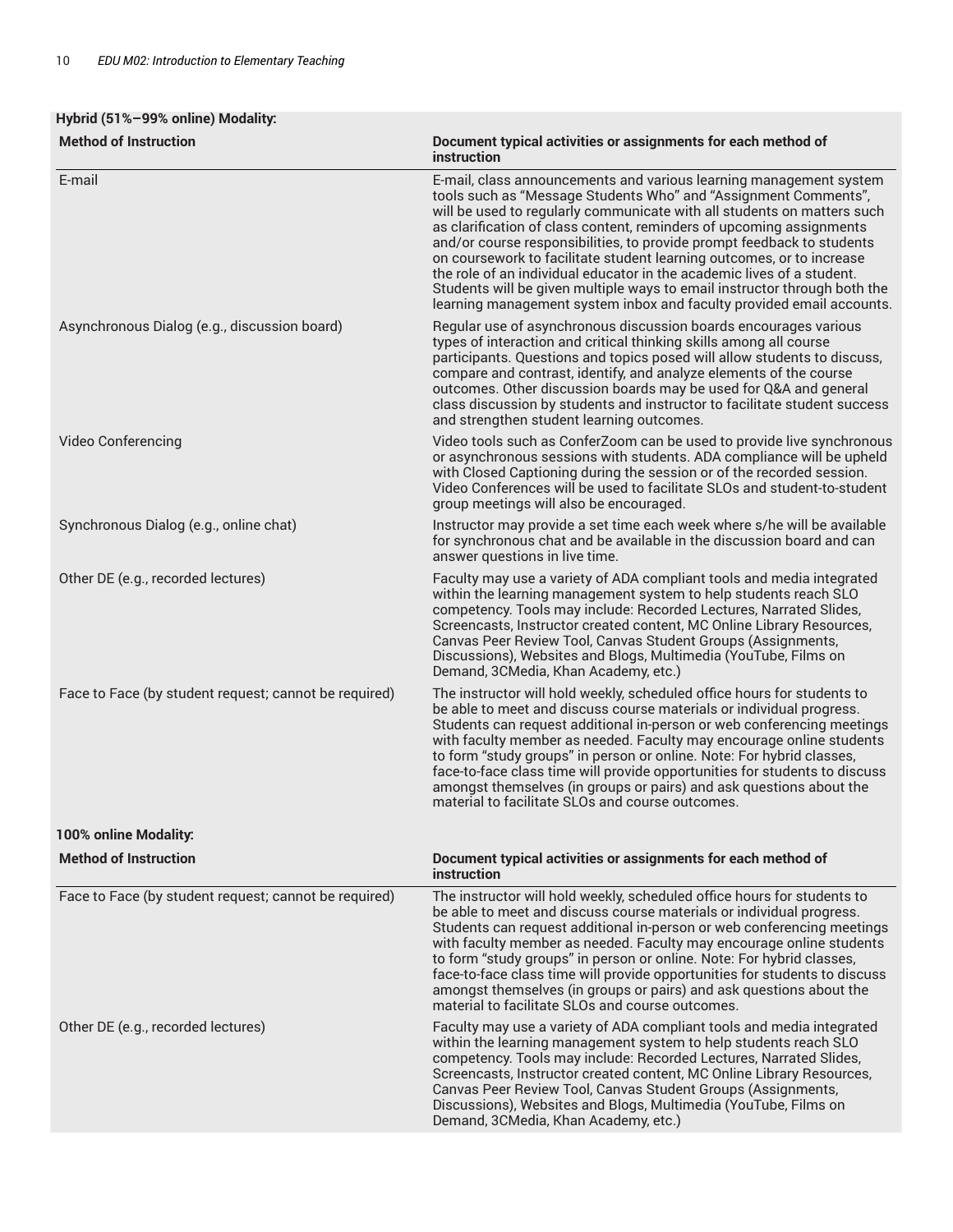| Synchronous Dialog (e.g., online chat)       | Instructor may provide a set time each week where s/he will be available<br>for synchronous chat and be available in the discussion board and can<br>answer questions in live time.                                                                                                                                                                                                                                                                                                                                                                                                                                                                                         |
|----------------------------------------------|-----------------------------------------------------------------------------------------------------------------------------------------------------------------------------------------------------------------------------------------------------------------------------------------------------------------------------------------------------------------------------------------------------------------------------------------------------------------------------------------------------------------------------------------------------------------------------------------------------------------------------------------------------------------------------|
| Video Conferencing                           | Video tools such as ConferZoom can be used to provide live synchronous<br>or asynchronous sessions with students. ADA compliance will be upheld<br>with Closed Captioning during the session or of the recorded session.<br>Video Conferences will be used to facilitate SLOs and student-to-student<br>group meetings will also be encouraged.                                                                                                                                                                                                                                                                                                                             |
| Asynchronous Dialog (e.g., discussion board) | Regular use of asynchronous discussion boards encourages various<br>types of interaction and critical thinking skills among all course<br>participants. Questions and topics posed will allow students to discuss,<br>compare and contrast, identify, and analyze elements of the course<br>outcomes. Other discussion boards may be used for Q&A and general<br>class discussion by students and instructor to facilitate student success<br>and strengthen student learning outcomes.                                                                                                                                                                                     |
| E-mail                                       | E-mail, class announcements and various learning management system<br>tools such as "Message Students Who" and "Assignment Comments",<br>will be used to regularly communicate with all students on matters such<br>as clarification of class content, reminders of upcoming assignments<br>and/or course responsibilities, to provide prompt feedback to students<br>on coursework to facilitate student learning outcomes, or to increase<br>the role of an individual educator in the academic lives of a student.<br>Students will be given multiple ways to email instructor through both the<br>learning management system inbox and faculty provided email accounts. |

# **Examinations**

**Hybrid (1%–50% online) Modality** Online On campus

**Hybrid (51%–99% online) Modality** Online On campus

**Primary Minimum Qualification** EDUCATION

# **Review and Approval Dates**

**Department Chair** 9/21/2020

**Dean** 9/24/2020

**Technical Review** 10/2/2020

**Curriculum Committee** 10/6/2020

**DTRW-I** MM/DD/YYYY

**Curriculum Committee** MM/DD/YYYY

**Board** MM/DD/YYYY